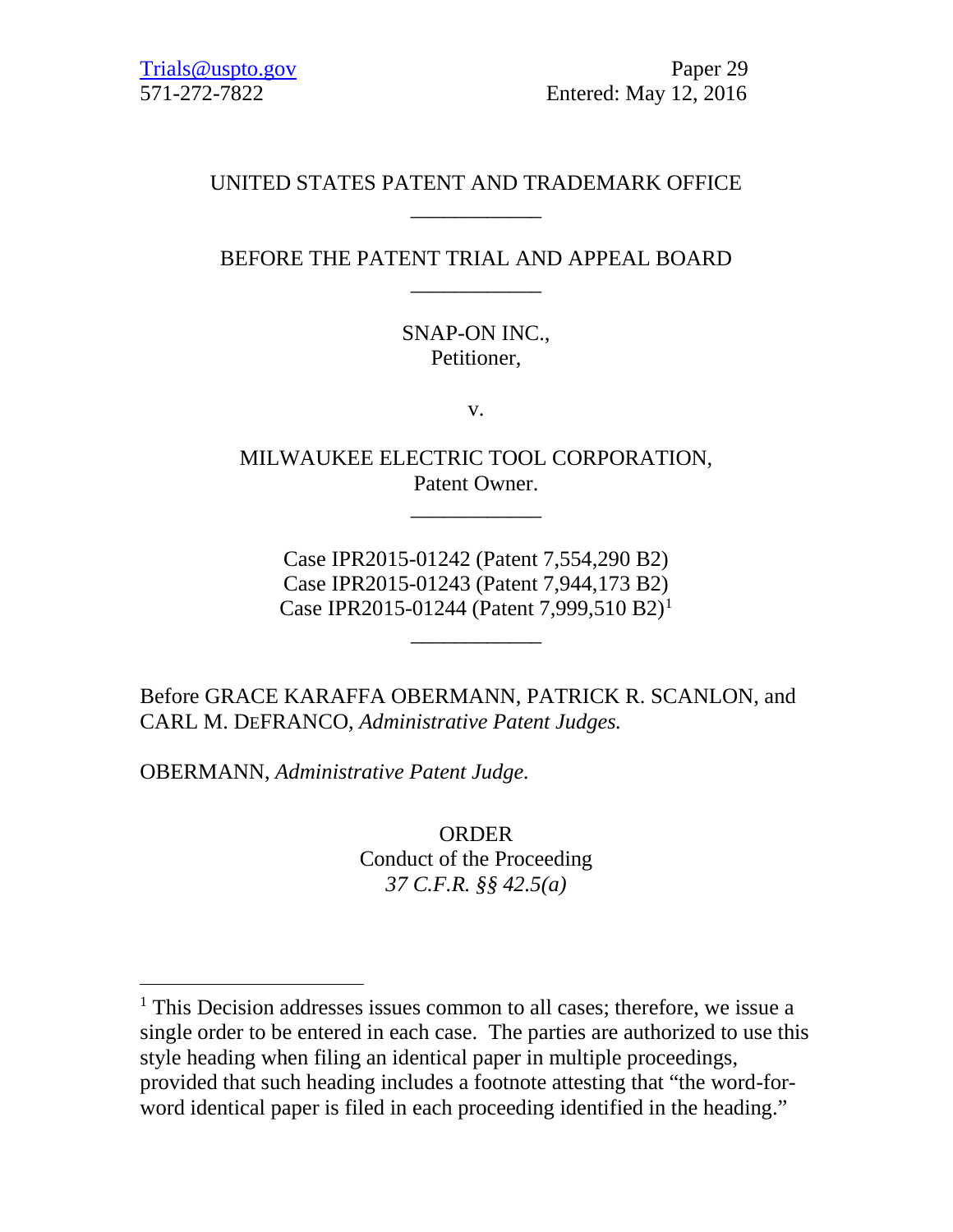A consolidated conference call was held in these proceedings on May 11, 2016, before Judges Obermann, Scanlon, and DeFranco. Petitioner was represented by Mr. Amol A. Parikh. Patent Owner was represented by Mr. Dion M. Bregman. A court reporter was not present. The call was conducted in response to an email from Petitioner to the Board, dated May 10, 2016, which was marked "Subject to Protective Order – Contains Confidential Information." Ex. 3001 (filed under seal). As an initial matter, we order the parties to jointly file, on or before May 16, 2016, a public version of Exhibit 3001, in which any confidential information is redacted.

Petitioner seeks permission to conduct additional discovery of certain numbered documents and categories of documents, which we refer to herein as Items 1–28. *See* Ex. 3001 (for numbered items). During the telephone conference, we requested the parties to address the factors, set forth in *Garmin International, Inc. v. Cuozzo Speed Technologies LLC*, Case IPR2012-00001 (PTAB Mar. 5, 2013) (Paper 26, 6–7) (precedential), which bear upon our determination whether additional discovery is warranted in the interests of justice.

#### *Item 1 ("Shampine Deposition Transcript")*

In the email, Petitioner requests authorization to compel routine discovery or, in the alternative, to file a motion for additional discovery of the Shampine Deposition Transcript (Item 1), which was filed under seal as Exhibit 1090 in IPR2015-00596 ("IPR 596"). Ex. 3001, 1.

Patent Owner observed that a redacted, public version of Item 1 was filed as Exhibit 1250 in IPR 596. Petitioner advised the Board that it was unaware that of that public version and, therefore, was not prepared to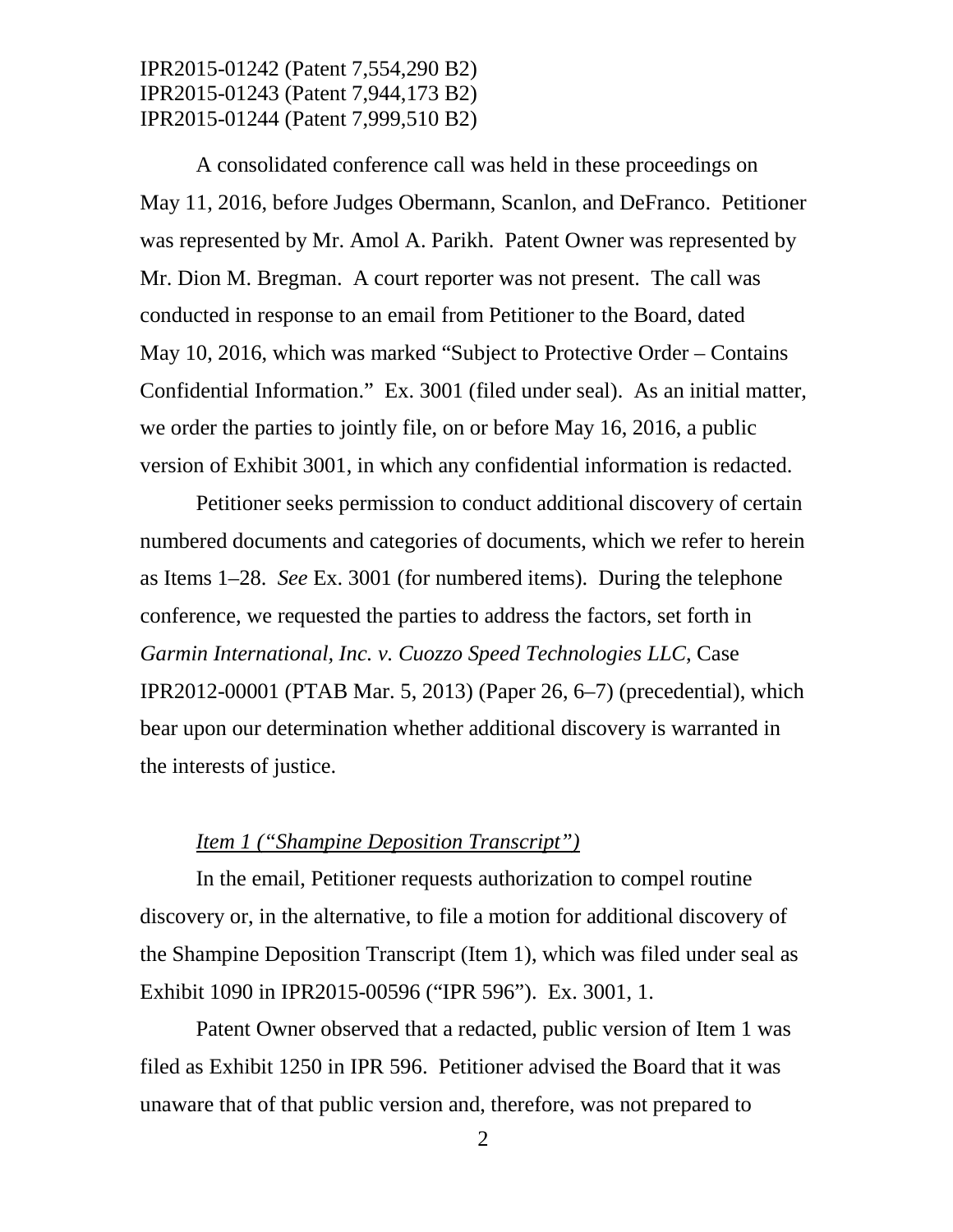discuss any further discovery needs related to the version filed under seal. Accordingly, Petitioner withdrew its request for production of the nonpublic version of Item 1 (IPR 596, Ex. 1090).

#### *Items 2–13 ("Documents Pertaining to Secondary Considerations")*

Petitioner seeks authorization to file a motion for additional discovery of documents allegedly bearing on Patent Owner's assertions of secondary considerations. Ex. 3001, 1–2. Those documents were produced by Patent Owner under seal in related IPRs,<sup>2</sup> and allegedly reflect Patent Owner's confidential information. Patent Owner confirmed that those documents were produced, without objection by Patent Owner, in the related IPRs, which involve the same patents.

According to Petitioner, Patent Owner has agreed to produce Items 2– 13 in the instant proceedings, but only subject to a condition that Petitioner abandon its request for certain other documents (Items 14–25, discussed below). Ex. 3001, 2. During the telephone conference, Patent Owner confirmed that it agrees to produce Items 2–13 in the instant proceedings, but requested that we take into account Patent Owner's view that Petitioner, overall, has taken unreasonable positions regarding discovery in this and other IPRs.

We are persuaded, based on the particular facts and circumstances discussed during the telephone conference, that the production of Items 2–13 should not be made conditional on Petitioner's agreement to forgo a request for production of Items 14–25, or any other conditions unrelated to the

<span id="page-2-0"></span> <sup>2</sup> The related IPRs are IPR2015-00595, IPR2015-00596, IPR2015-00597, IPR2015-01164, IPR2015-01165, and IPR2015-01166.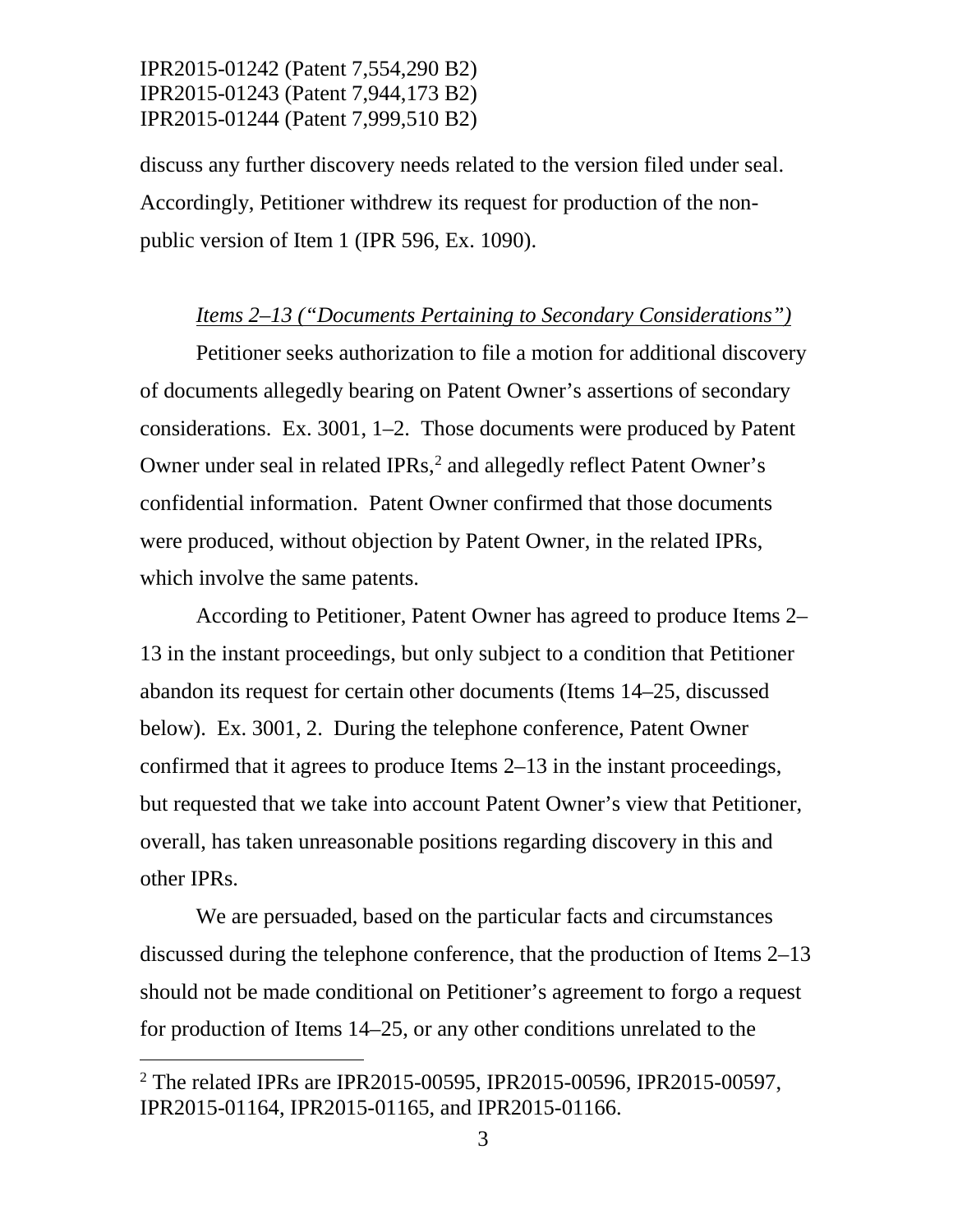specific request at hand. Because no other persuasive objection to the requested discovery was advanced by Patent Owner, we order Patent Owner to produce Items 2–13 to Petitioner on or before May 16, 2016.

#### *Items 14–25 ("Conception and Reduction to Practice Documents")*

Petitioner requests production of documents (Items 14–25) that allegedly relate to conception and reduction to practice of the invention by persons other than the named inventors. Ex. 3001, 2–3. Petitioner alleges that Items 14–25 include correspondence and documents that were produced, and designated confidential, in related district court litigation. In Petitioner's view, those documents are necessary to respond to arguments advanced by Patent Owner in an attempt to antedate an applied prior art reference. *Id*. As to Item 19, Petitioner agreed to reduce the overall burden of the requested discovery, by accepting production of a one-page chart—a single page within Item 19—in lieu of the entire document. According to Petitioner, that would reduce the overall burden of production, in connection with Items 14–25, from about 450 pages to 300 pages or less.

A question remains whether the requested discovery is supported by more than a possibility or mere allegation that something useful will be found. We determine that briefing is necessary, specifically focused on whether Items 14–25 are relevant to an issue within the Board's statutory authority to resolve; namely, the issue of inventorship as an ancillary to Patent Owner's attempt to antedate a prior art reference. Ex. 3001, 3. Accordingly, Petitioner's request for authorization to file a motion for additional discovery regarding Items 14–25 is *granted*. Regarding Item 19,

4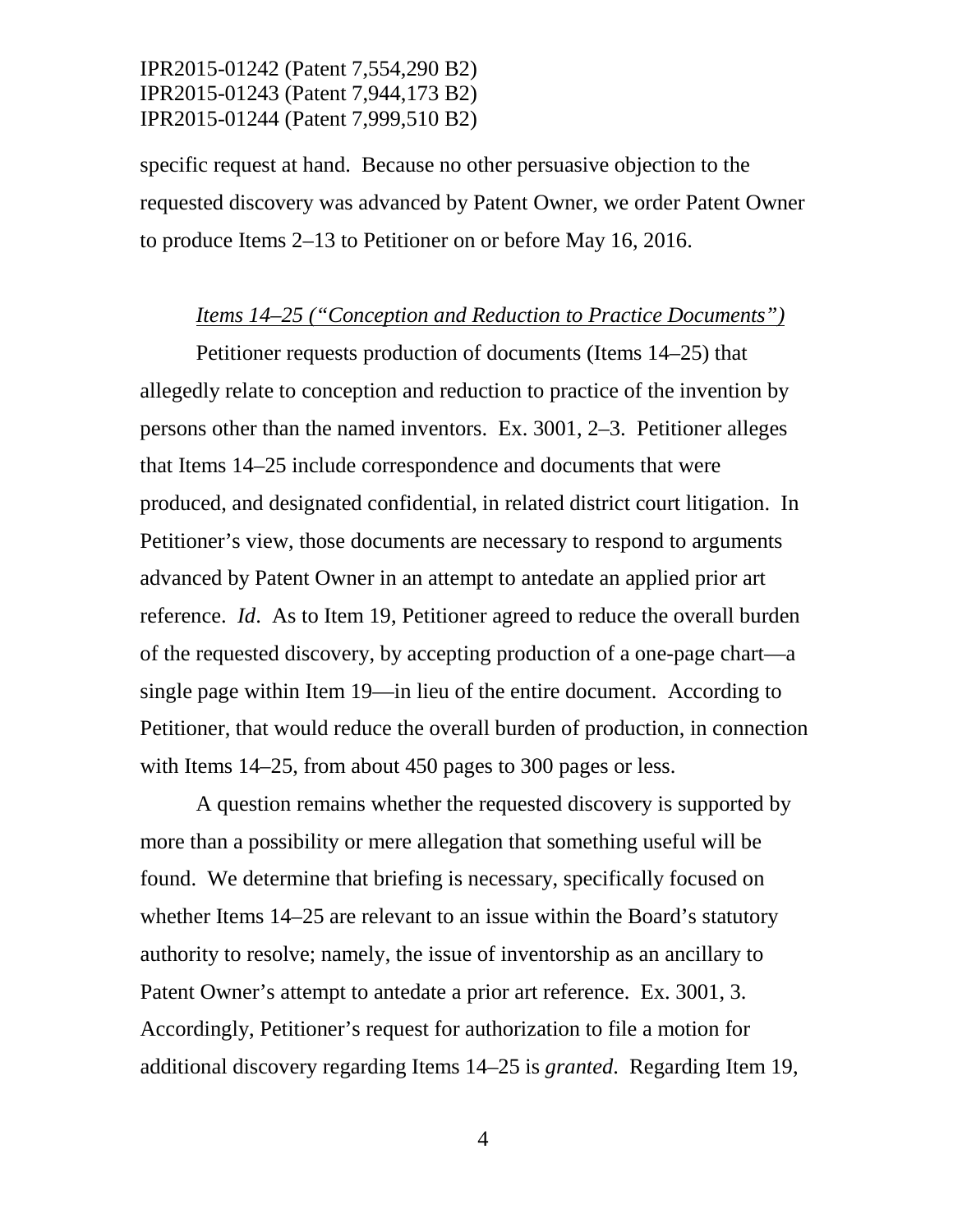the request shall be limited to the one-page chart identified during the telephone call. Briefing shall proceed on the schedule set forth below.

### *Item 26 ("the Hitachi Koki License")*

Petitioner requests production of documents relating to the Hitachi Koki License (Item 26), which allegedly bear upon Patent Owner's contentions of secondary considerations of nonobviousness. Ex. 3001, 3. Petitioner stated during the conference call that Item 26 consists of about 20 pages that, according to Petitioner, reflect information that contradicts Patent Owner's assertions regarding the value of the challenged patents. *Id*. Patent Owner disagrees with Petitioner's characterization of the content of the documents, but stated a willingness to produce the documents. Patent Owner asserts, however, that it does not have permission from its licensee to produce Item 26 upon request from Petitioner. Upon further inquiry, Patent Owner acknowledged that a clause in the license authorizes Patent Owner to produce Item 26 upon order of a court or administrative tribunal.

Based on the particular facts and circumstances presented during the telephone conference, we determine that production of Item 26 is warranted in the interests of justice. Patent Owner shall produce Item 26 to Petitioner on or before May 16, 2016.

#### *Items 27–28 (Black & Decker License Documents)*

Petitioner requests discovery of categories of documents, which allegedly relate to the negotiation of license agreements between Patent Owner and Black & Decker. Ex. 3001, 3. During the telephone call, the Board expressed concerns that the stated request is overly broad and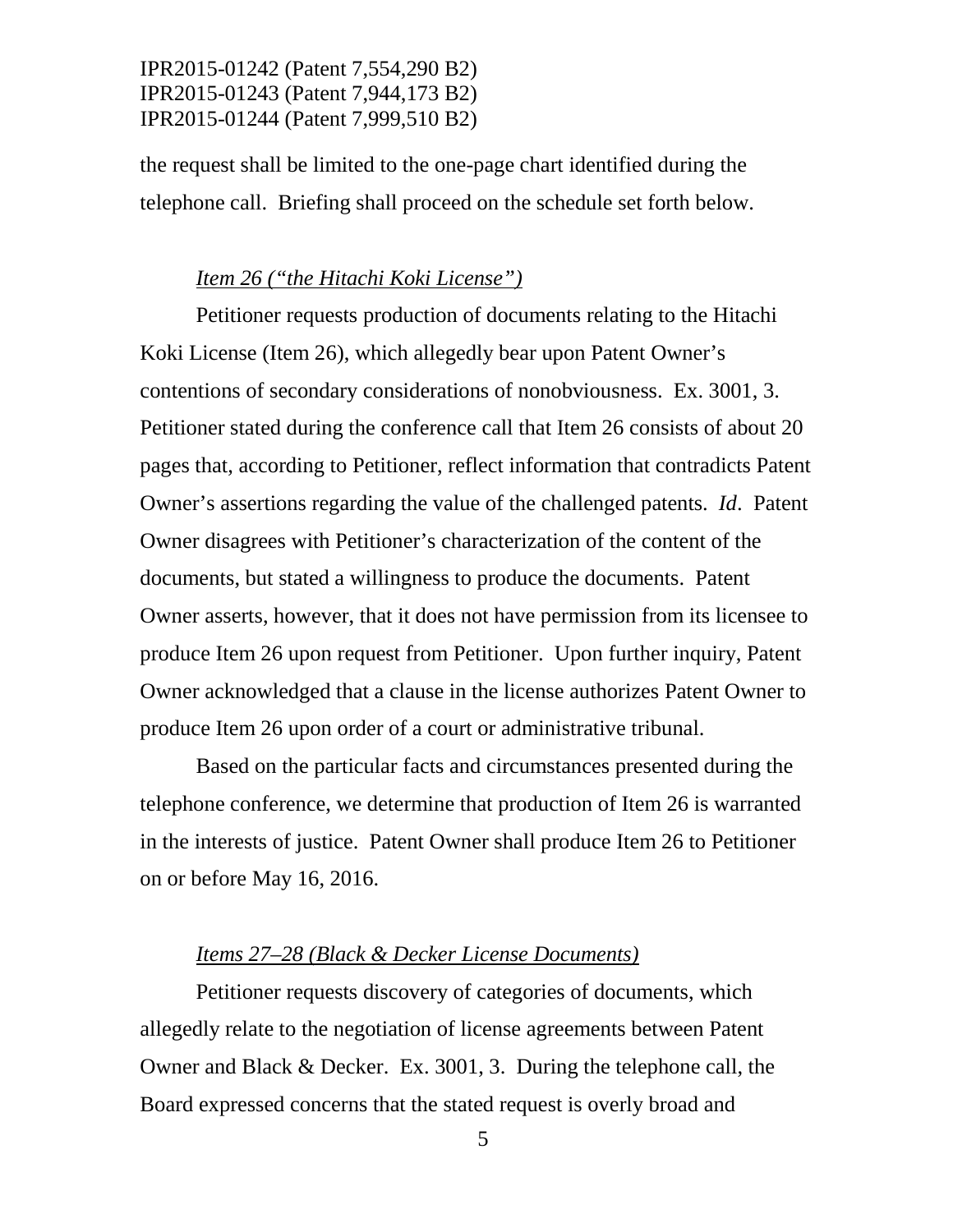speculative. In response, Petitioner represented that the documents are in the possession of a non-party (Black & Decker). Petitioner further represented that it has contacted Black & Decker, and that the non-party is willing to produce the requested categories of documents, but shall do so only in response to a subpoena. Upon further inquiry, Petitioner stated that Black & Decker has indicated that compliance with the requested discovery is "not burdensome" to Black & Decker and, further, that Black & Decker has indicated its ability to comply with the requested discovery expeditiously, without impeding the schedule set in these proceedings.

The applicable rule for compelled testimony and production of documents is 37 C.F.R. § 42.52(a), which provides:

(a) *Authorization required*. A party seeking to compel testimony or production of documents or things must file a motion for authorization. The motion must describe the general relevance of the testimony, document, or thing, and must:

(1) In the case of testimony, identify the witness by name or title; and

(2) In the case of a document or thing, the general nature of the document or thing.

*See* Rules of Practice for Trials Before the Patent Trial and Appeal Board and Judicial Review of Patent Trial and Appeal Board Decisions; Final Rule, 77 Fed. Reg. 48,612, 48,622 (Aug. 14, 2012) ("A party in a contested case may apply for a subpoena to compel testimony in the United States, but only for testimony to be used in the contested case. *See* 35 U.S.C. § 24. Section 42.52(a) requires the party seeking a subpoena to first obtain authorization from the Board; otherwise, the compelled evidence would not be admitted in the proceeding.").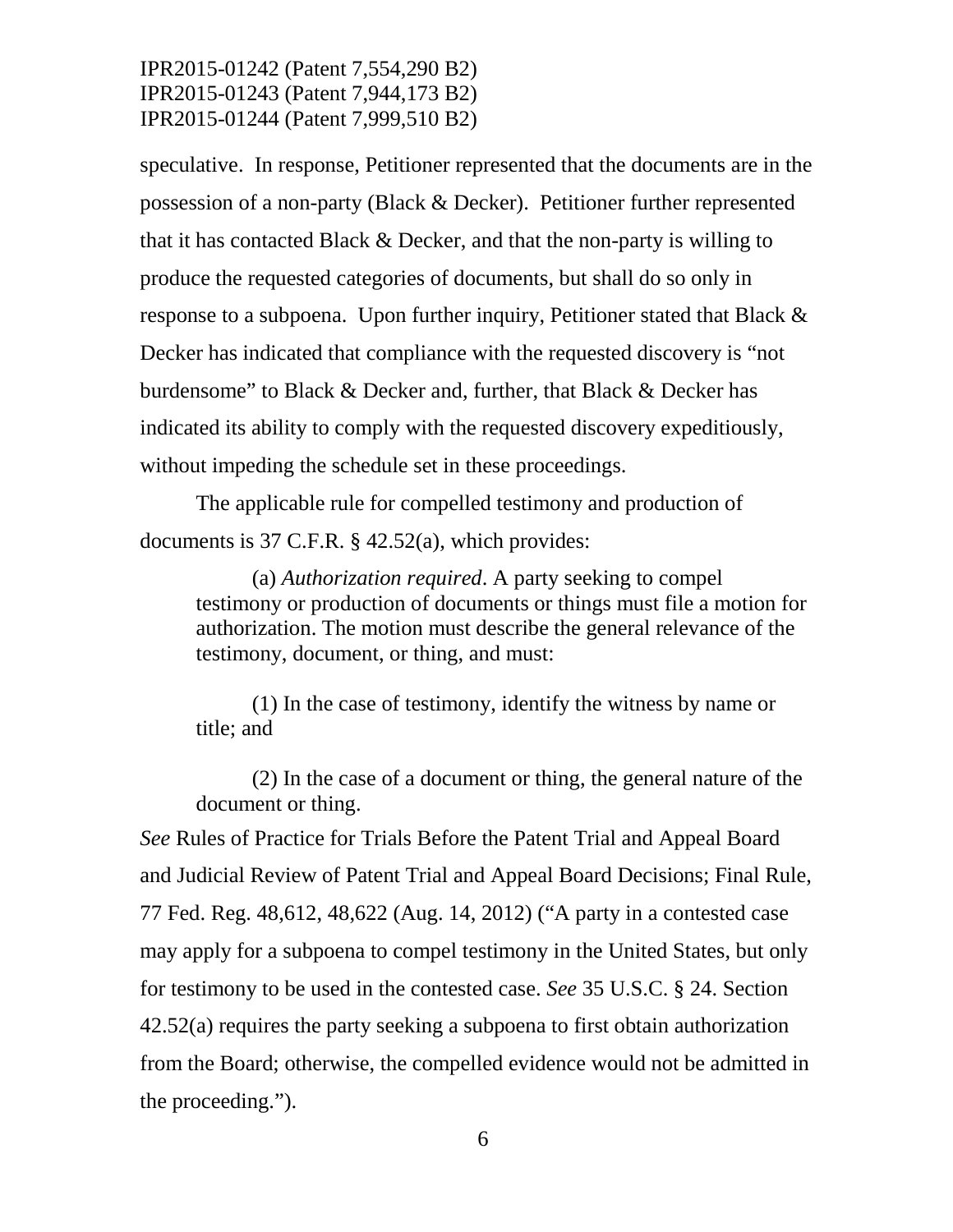Based on representations made by Petitioner during the telephone conference—and, in particular, those regarding the lack of burden to nonparty Black & Decker and the ability of that non-party to comply with the requested discovery within the schedule set in these proceedings—we determine that the requested discovery is warranted in the interests of justice, and will not impose any undue burden on Patent Owner. Accordingly, Petitioner is authorized under 35 U.S.C. § 24 to apply for a subpoena from a district court limited to securing from Black & Decker the documents identified as Items 27–28. Ex. 3001, 3–4.

### *Scheduling Order Modifications*

In response to further discussion, the Board authorized the parties to stipulate to an extension of DUE DATE 6 in the Scheduling Order (Paper  $11$ )<sup>[3](#page-6-0)</sup> up to and including September 2, 2016. Both parties indicated that the extension would suit their needs for additional time in the instant proceedings. The Board reminded the parties that the date for oral argument, if requested, is firm and shall not be extended beyond September 13, 2016 (DUE DATE 7).

### It is

ORDERED that the parties shall file jointly, on or before May 16, 2016, a public version of Exhibit 3001 in which any confidential information is redacted;

<span id="page-6-0"></span><sup>&</sup>lt;sup>3</sup> For convenience, we refer to the Scheduling Order entered in IPR2015-01242. Substantially identical orders were entered in IPR2015-01243 and IPR2015-01244.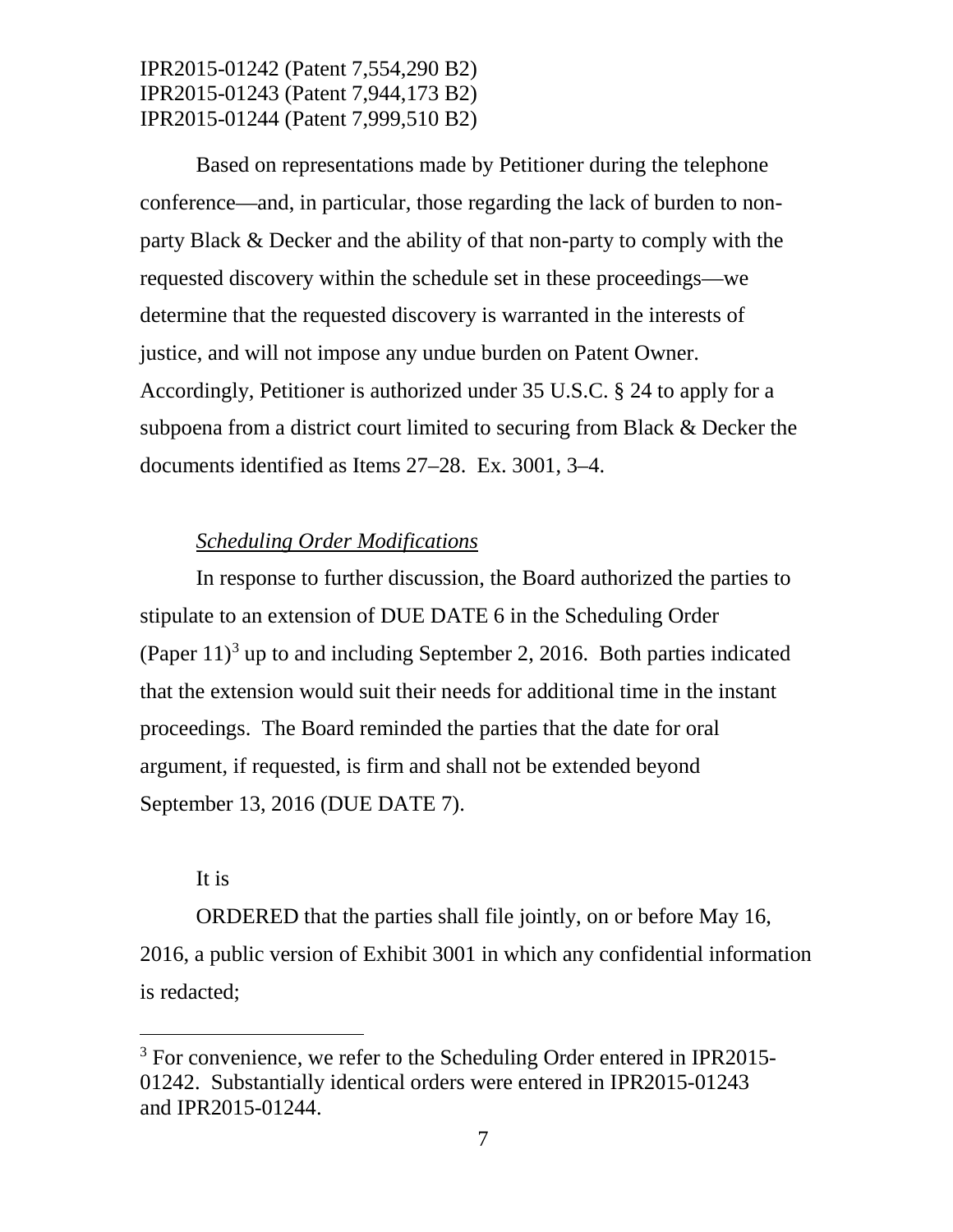FURTHER ORDERED that Patent Owner shall produce Items 2–13 (Ex. 3001) to Petitioner on or before May 16, 2016;

FURTHER ORDERED that Petitioner's request for authorization to file a motion for additional discovery as to Items 14–25 is *granted*; however, as to Item 19, the request shall be limited to the one-page chart identified during the telephone conference;

FURTHER ORDERED that Petitioner is authorized to file a motion for additional discovery, limited to seven (7) pages, on the issues set forth above as to Items 14–25, on or before Tuesday, May 16, 2016;

FURTHER ORDERED that Patent Owner is authorized to file an opposition to Petitioner's motion for additional discovery, limited to seven (7) pages, on or before Friday, May 20, 2016;

FURTHER ORDERED that no further briefing is authorized at this time;

FURTHER ORDERED that Patent Owner shall produce Item 26 to Petitioner on or before May 16, 2016;

FURTHER ORDERED that Petitioner is authorized under 35 U.S.C. § 24 to apply for a subpoena from a district court limited to securing from Black & Decker the documents identified as Items 27–28;

FURTHER ORDERED that the parties are authorized to stipulate to an extension of DUE DATE 6, up to and including September 2, 2016; and

FURTHER ORDERED that the date for oral argument, if requested, is firm and shall not be extended beyond September 13, 2016 (DUE DATE<sub>7</sub>).

8